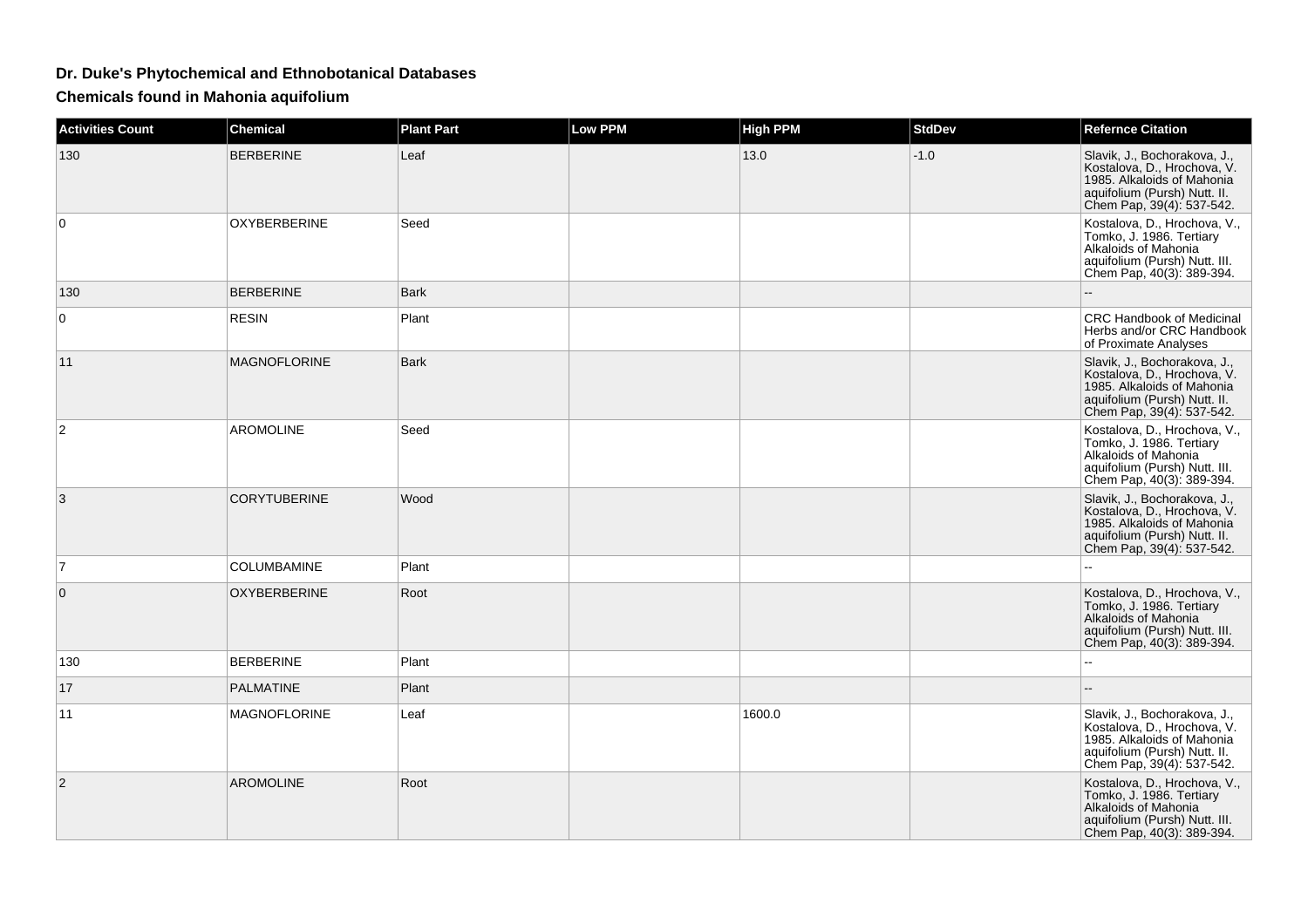| <b>Activities Count</b> | <b>Chemical</b>     | <b>Plant Part</b> | <b>Low PPM</b> | <b>High PPM</b> | <b>StdDev</b> | <b>Refernce Citation</b>                                                                                                                                                                            |
|-------------------------|---------------------|-------------------|----------------|-----------------|---------------|-----------------------------------------------------------------------------------------------------------------------------------------------------------------------------------------------------|
| 3                       | <b>CORYTUBERINE</b> | <b>Bark</b>       |                |                 |               | Slavik, J., Bochorakova, J.,<br>Kostalova, D., Hrochova, V.<br>1985. Alkaloids of Mahonia<br>aquifolium (Pursh) Nutt. II.<br>Chem Pap, 39(4): 537-542.                                              |
| $\vert$ 1               | <b>CANADINE</b>     | Plant             |                |                 |               | <b>CRC Handbook of Medicinal</b><br>Herbs and/or CRC Handbook<br>of Proximate Analyses                                                                                                              |
| 10                      | <b>OXYACANTHINE</b> | Seed              |                |                 |               | Kostalova, D., Hrochova, V.,<br>Tomko, J. 1986. Tertiary<br>Alkaloids of Mahonia<br>aquifolium (Pursh) Nutt. III.<br>Chem Pap, 40(3): 389-394.                                                      |
| 38                      | <b>BERBAMINE</b>    | Wood              |                |                 |               | Slavik, J., Bochorakova, J.,<br>Kostalova, D., Hrochova, V.<br>1985. Alkaloids of Mahonia<br>aquifolium (Pursh) Nutt. II.<br>Chem Pap, 39(4): 537-542.                                              |
| 10                      | <b>OXYACANTHINE</b> | Root              |                |                 |               |                                                                                                                                                                                                     |
| 11                      | <b>MAGNOFLORINE</b> | Root              |                |                 |               | Kostavolva, D.,<br>Brazdovicova, B., Tomko, J.<br>1981. Isolation of Quaternary<br>Alkaloids from Mahonia<br>aquifolium (Pursh) Nutt. I.<br>Chem Zvesti, 35: 279-283.                               |
| 0                       | <b>AQUIFOLINE</b>   | Root              |                | 365.0           |               | Kostalova, D., Uhrin, D.,<br>Hrochova, V., Tomko, J.<br>1987. A new<br>bisbenzylisoquinoline alkaloid<br>from Mahonia aquifolium<br>(Pursh) Nutt. Collect Czech<br>Chem Commun, 52(1): 242-<br>246. |
| 3                       | <b>CORYTUBERINE</b> | Leaf              |                | 4300.0          |               | Slavik, J., Bochorakova, J.,<br>Kostalova, D., Hrochova, V.<br>1985. Alkaloids of Mahonia<br>aquifolium (Pursh) Nutt. II.<br>Chem Pap, 39(4): 537-542.                                              |
| 130                     | <b>BERBERINE</b>    | Root              |                |                 |               |                                                                                                                                                                                                     |
| 10                      | <b>OXYACANTHINE</b> | Plant             |                |                 |               | Galle, K., Muller-Jakic, B.,<br>Proebstle, A., Jurcic, K.,<br>Bladt, S., Wagner, H. 1994.<br>Analytical and<br>Pharmacological Studies on<br>Mahonia aquifolium.<br>Phytomedicine, 1(1): 59-62.     |
| 38                      | <b>BERBAMINE</b>    | Seed              |                |                 |               | Kostalova, D., Hrochova, V.,<br>Tomko, J. 1986. Tertiary<br>Alkaloids of Mahonia<br>aquifolium (Pursh) Nutt. III.<br>Chem Pap, 40(3): 389-394.                                                      |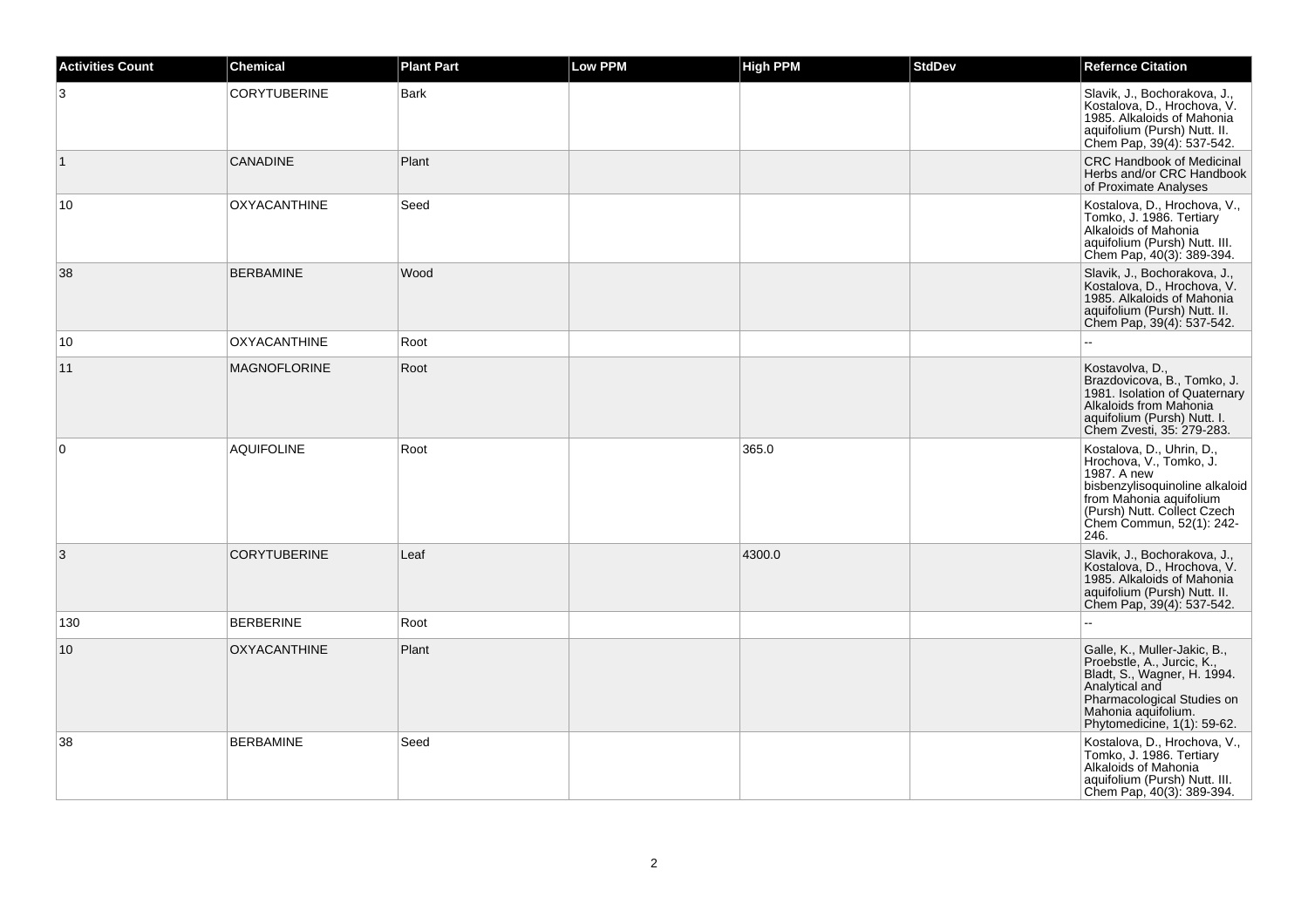| <b>Activities Count</b> | <b>Chemical</b>      | <b>Plant Part</b> | <b>Low PPM</b> | <b>High PPM</b> | <b>StdDev</b> | <b>Refernce Citation</b>                                                                                                                                                                                                                 |
|-------------------------|----------------------|-------------------|----------------|-----------------|---------------|------------------------------------------------------------------------------------------------------------------------------------------------------------------------------------------------------------------------------------------|
| 13                      | <b>JATRORRHIZINE</b> | Bark              |                |                 |               | Slavik, J., Bochorakova, J.,<br>Kostalova, D., Hrochova, V.<br>1985. Alkaloids of Mahonia<br>aquifolium (Pursh) Nutt. II.<br>Chem Pap, 39(4): 537-542.                                                                                   |
| $\Omega$                | <b>MAHONINE</b>      | Plant             |                |                 |               | <b>CRC Handbook of Medicinal</b><br>Herbs and/or CRC Handbook<br>of Proximate Analyses                                                                                                                                                   |
| $\mathbf{0}$            | <b>SCOULERINE</b>    | <b>Bark</b>       |                |                 |               | Slavik, J., Bochorakova, J.,<br>Kostalova, D., Hrochova, V.<br>1985. Alkaloids of Mahonia<br>aquifolium (Pursh) Nutt. II.<br>Chem Pap, 39(4): 537-542.                                                                                   |
| 6                       | <b>CORYDINE</b>      | Leaf              |                | 29.0            |               | Slavik, J., Bochorakova, J.,<br>Kostalova, D., Hrochova, V.<br>1985. Alkaloids of Mahonia<br>aquifolium (Pursh) Nutt. II.<br>Chem Pap, 39(4): 537-542.                                                                                   |
| 38                      | <b>BERBAMINE</b>     | Root              |                |                 |               |                                                                                                                                                                                                                                          |
| 10                      | <b>OXYACANTHINE</b>  | Shoot             |                |                 |               | Khusainova, K. S. and<br>Sadykov, Y. D. 1986.<br>Alkaloids from Aerial Parts of<br>Mahonia aquifolium. Izv Akad<br>Nauk Tadzh Ssr Otd Fiz Mat<br>Khim Geol Nauk, 1: 41-46.                                                               |
| 38                      | <b>BERBAMINE</b>     | Leaf              |                | 31.0            |               | Slavik, J., Bochorakova, J.,<br>Kostalova, D., Hrochova, V.<br>1985. Alkaloids of Mahonia<br>aquifolium (Pursh) Nutt. II.<br>Chem Pap, 39(4): 537-542.                                                                                   |
| 13                      | <b>JATRORRHIZINE</b> | Shoot             |                |                 |               |                                                                                                                                                                                                                                          |
| 11                      | <b>MAGNOFLORINE</b>  | Plant             |                |                 |               |                                                                                                                                                                                                                                          |
| 17                      | PALMATINE            | Wood              |                |                 |               | Slavik, J., Bochorakova, J.,<br>Kostalova, D., Hrochova, V.<br>1985. Alkaloids of Mahonia<br>aquifolium (Pursh) Nutt. II.<br>Chem Pap, 39(4): 537-542.                                                                                   |
| $\overline{7}$          | <b>COLUMBAMINE</b>   | Bark              |                |                 |               | Slavik, J., Bochorakova, J.,<br>Kostalova, D., Hrochova, V.<br>1985. Alkaloids of Mahonia<br>aquifolium (Pursh) Nutt. II.<br>Chem Pap, 39(4): 537-542.                                                                                   |
| 10                      | <b>OXYACANTHINE</b>  | <b>Bark</b>       |                |                 |               | Mulelr, K., Ziereis, K., Gawlik,<br>I. 1995. The Antipsoriatic<br>Mahonia aquifolium and its<br>Active Constituents, II.<br>Antiproliferative Activity<br>Against Cell Growth of<br>Human Keratinocytes. Planta<br>Medica, 61(1): 74-75. |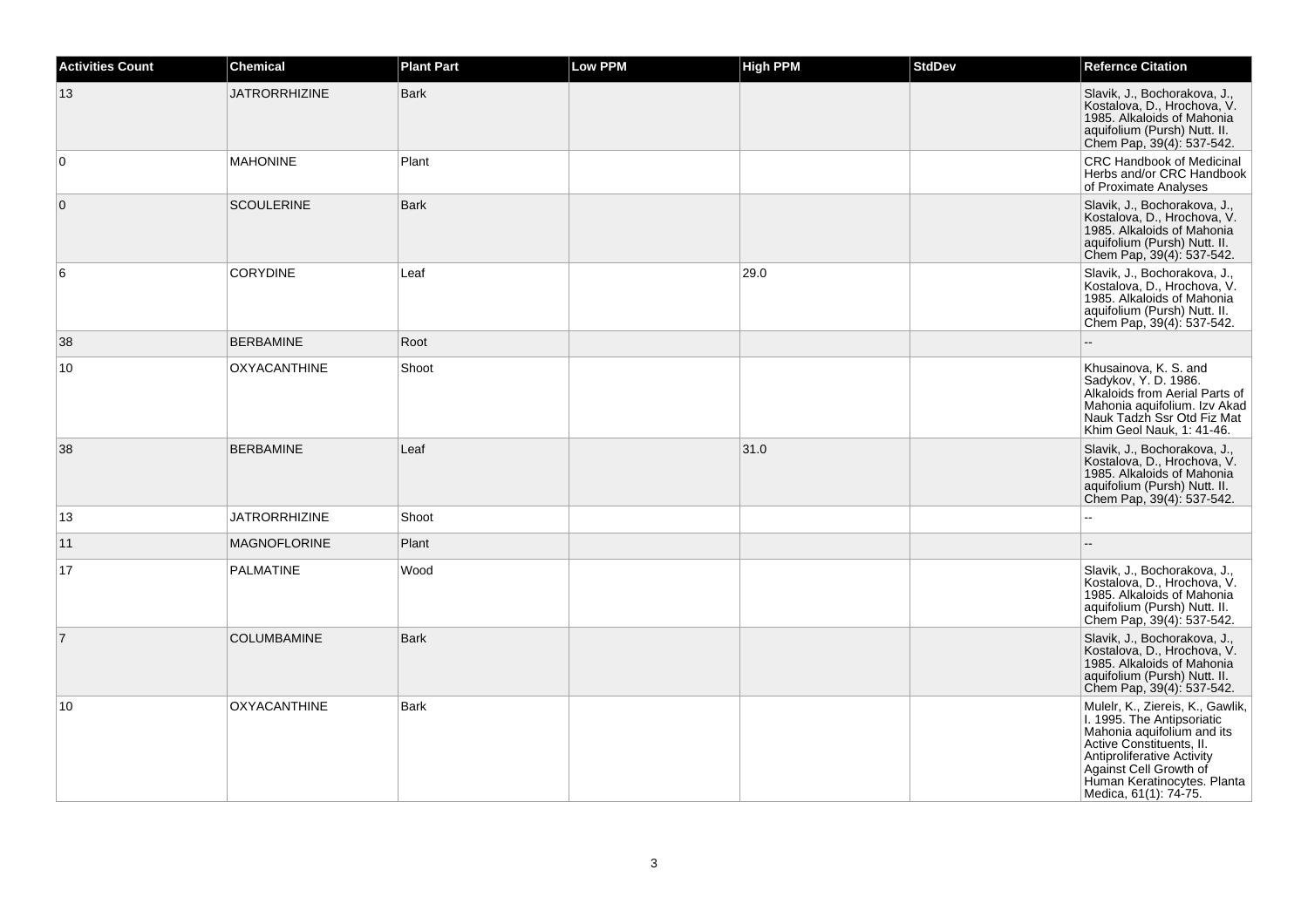| <b>Activities Count</b> | <b>Chemical</b>      | <b>Plant Part</b> | Low PPM | High PPM | <b>StdDev</b> | <b>Refernce Citation</b>                                                                                                                                                   |
|-------------------------|----------------------|-------------------|---------|----------|---------------|----------------------------------------------------------------------------------------------------------------------------------------------------------------------------|
| 38                      | <b>BERBAMINE</b>     | <b>Bark</b>       |         |          |               |                                                                                                                                                                            |
| 13                      | <b>JATRORRHIZINE</b> | Root              |         |          |               | Kostavolva, D.,<br>Brazdovicova, B., Tomko, J.<br>1981. Isolation of Quaternary<br>Alkaloids from Mahonia<br>aquifolium (Pursh) Nutt. I.<br>Chem Zvesti, 35: 279-283.      |
| 13                      | <b>JATRORRHIZINE</b> | Plant             |         |          |               |                                                                                                                                                                            |
| 17                      | <b>PALMATINE</b>     | <b>Bark</b>       |         |          |               | Slavik, J., Bochorakova, J.,<br>Kostalova, D., Hrochova, V.<br>1985. Alkaloids of Mahonia<br>aquifolium (Pursh) Nutt. II.<br>Chem Pap, 39(4): 537-542.                     |
| $\overline{7}$          | <b>COLUMBAMINE</b>   | Root              |         |          |               | Kostavolva, D.,<br>Brazdovicova, B., Tomko, J.<br>1981. Isolation of Quaternary<br>Alkaloids from Mahonia<br>aquifolium (Pursh) Nutt. I.<br>Chem Zvesti, 35: 279-283.      |
| 4                       | <b>OBAMEGINE</b>     | Seed              |         |          |               | Kostalova, D., Hrochova, V.,<br>Tomko, J. 1986. Tertiary<br>Alkaloids of Mahonia<br>aquifolium (Pursh) Nutt. III.<br>Chem Pap, 40(3): 389-394.                             |
| 38                      | <b>BERBAMINE</b>     | Shoot             |         |          |               | Khusainova, K. S. and<br>Sadykov, Y. D. 1986.<br>Alkaloids from Aerial Parts of<br>Mahonia aquifolium. Izv Akad<br>Nauk Tadzh Ssr Otd Fiz Mat<br>Khim Geol Nauk, 1: 41-46. |
| 5                       | <b>ISOCORYDINE</b>   | Flower            |         |          |               | Slavik, J., Bochorakova, J.,<br>Kostalova, D., Hrochova, V.<br>1985. Alkaloids of Mahonia<br>aquifolium (Pursh) Nutt. II.<br>Chem Pap, 39(4): 537-542.                     |
| 5                       | <b>ISOCORYDINE</b>   | Plant             |         |          |               | <b>CRC Handbook of Medicinal</b><br>Herbs and/or CRC Handbook<br>of Proximate Analyses                                                                                     |
| 17                      | <b>PALMATINE</b>     | Shoot             |         |          |               |                                                                                                                                                                            |
| 130                     | <b>BERBERINE</b>     | Wood              |         |          |               | Slavik, J., Bochorakova, J.,<br>Kostalova, D., Hrochova, V.<br>1985. Alkaloids of Mahonia<br>aquifolium (Pursh) Nutt. II.<br>Chem Pap, 39(4): 537-542.                     |
| 4                       | <b>OBAMEGINE</b>     | Root              |         |          |               | Kostalova, D., Hrochova, V.,<br>Tomko, J. 1986. Tertiary<br>Alkaloids of Mahonia<br>aquifolium (Pursh) Nutt. III.<br>Chem Pap, 40(3): 389-394.                             |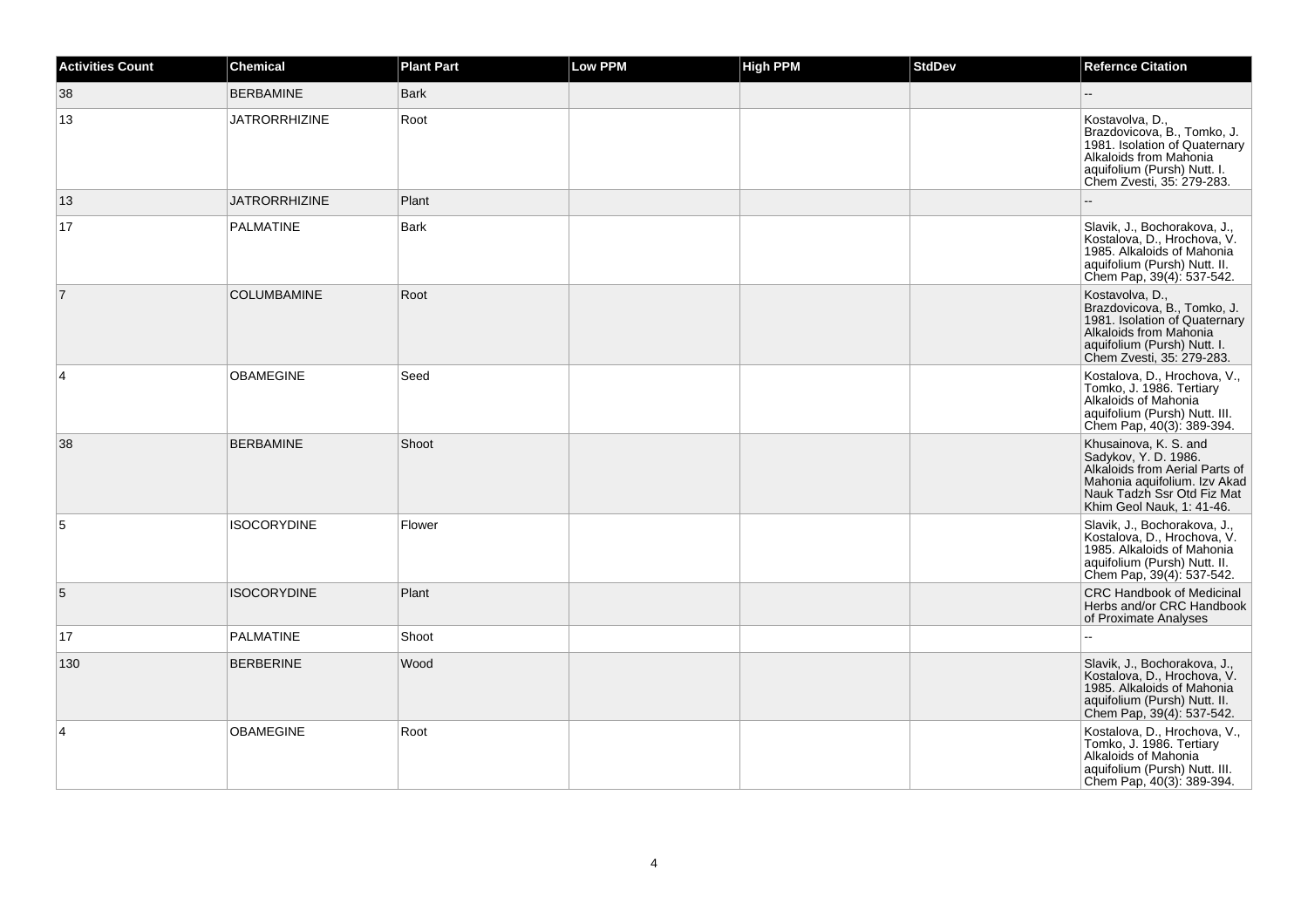| <b>Activities Count</b> | Chemical                                 | <b>Plant Part</b> | <b>Low PPM</b> | <b>High PPM</b> | <b>StdDev</b> | <b>Refernce Citation</b>                                                                                                                                                   |
|-------------------------|------------------------------------------|-------------------|----------------|-----------------|---------------|----------------------------------------------------------------------------------------------------------------------------------------------------------------------------|
| $\overline{2}$          | <b>CORYPALMINE</b>                       | Plant             |                |                 |               | <b>CRC Handbook of Medicinal</b><br>Herbs and/or CRC Handbook<br>of Proximate Analyses                                                                                     |
| 11                      | <b>ISOTETRANDRINE</b>                    | Shoot             |                |                 |               | Khusainova, K. S. and<br>Sadykov, Y. D. 1986.<br>Alkaloids from Aerial Parts of<br>Mahonia aquifolium. Izv Akad<br>Nauk Tadzh Ssr Otd Fiz Mat<br>Khim Geol Nauk, 1: 41-46. |
| 5                       | <b>ISOCORYDINE</b>                       | Wood              |                |                 |               | Slavik, J., Bochorakova, J.,<br>Kostalova, D., Hrochova, V.<br>1985. Alkaloids of Mahonia<br>aquifolium (Pursh) Nutt. II.<br>Chem Pap, 39(4): 537-542.                     |
| 5                       | <b>ISOBOLDINE</b>                        | Plant             |                |                 |               | J.S. Glasby Dict.Pls<br>Containing 2ndary<br>Metabolite. 1991.                                                                                                             |
| 17                      | <b>PALMATINE</b>                         | Root              |                |                 |               | Kostavolva, D.,<br>Brazdovicova, B., Tomko, J.<br>1981. Isolation of Quaternary<br>Alkaloids from Mahonia<br>aquifolium (Pursh) Nutt. I.<br>Chem Zvesti, 35: 279-283.      |
| 11                      | <b>ISOTETRANDRINE</b>                    | Seed              |                |                 |               | Kostalova, D., Hrochova, V.,<br>Tomko, J. 1986. Tertiary<br>Alkaloids of Mahonia<br>aquifolium (Pursh) Nutt. III.<br>Chem Pap, 40(3): 389-394.                             |
| $\mathbf{0}$            | NONACOSAN-19-OL                          | Leaf Wax          |                |                 |               | Berg, V. S. 1985. Physical, Chemical and Spectral<br>Properties of Leaf Surfaces of<br>Berberis aquifolium (Pursh.).<br>Plant Cell Environ, 8(9): 631-<br>638.             |
| $\mathbf 0$             | TETRAHYDROJATRORRHIZ Plant<br><b>INE</b> |                   |                |                 |               | J.S. Glasby Dict.Pls<br>Containing 2ndary<br>Metabolite. 1991.                                                                                                             |
| 4                       | (+)-SYRINGARESINOL                       | <b>Bark</b>       |                | 28.0            |               | Wirth, C., Wagner, H. 1997.<br>Pharmacologically Active<br>Phenolic Compounds from<br>the Bark of Mahonia<br>aquifolium. Phytomedicine,<br>4(4): 357-358.                  |
| 5                       | <b>ISOCORYDINE</b>                       | <b>Bark</b>       |                |                 |               | Slavik, J., Bochorakova, J.,<br>Kostalova, D., Hrochova, V.<br>1985. Alkaloids of Mahonia<br>aquifolium (Pursh) Nutt. II.<br>Chem Pap, 39(4): 537-542.                     |
| 16                      | <b>HYDRASTINE</b>                        | Root              |                |                 |               |                                                                                                                                                                            |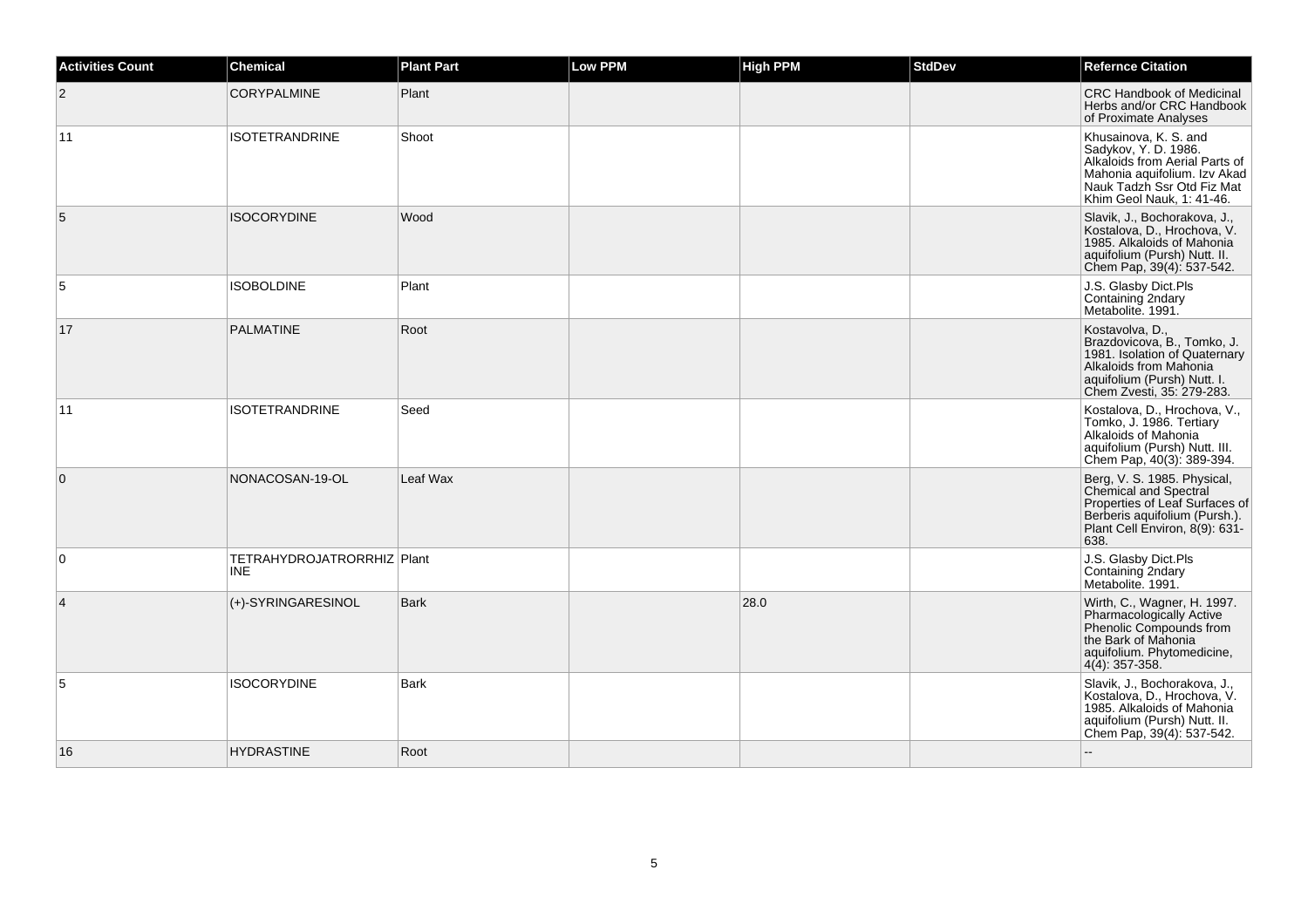| <b>Activities Count</b> | <b>Chemical</b>                                       | <b>Plant Part</b> | <b>Low PPM</b> | <b>High PPM</b> | <b>StdDev</b> | <b>Refernce Citation</b>                                                                                                                                                                                                                          |
|-------------------------|-------------------------------------------------------|-------------------|----------------|-----------------|---------------|---------------------------------------------------------------------------------------------------------------------------------------------------------------------------------------------------------------------------------------------------|
| 17                      | PALMATINE                                             | Leaf              |                | 13.0            |               | Slavik, J., Bochorakova, J.,<br>Kostalova, D., Hrochova, V.<br>1985. Alkaloids of Mahonia<br>aquifolium (Pursh) Nutt. II.<br>Chem Pap, 39(4): 537-542.                                                                                            |
| 130                     | <b>BERBERINE</b>                                      | Root Bark         |                |                 |               | Kukic, P., Nikolic, R.,<br>Gorunovic, M. 1972.<br>Comparative<br>Pharmacognostic Study of<br>Berberis (Barberry) vulgaris<br>and Berberis aquifolium. Acta<br>Pharm Jugosl, 22: 19-24.                                                            |
| 2                       | TETRAHYDROBERBERINE                                   | Plant             |                |                 |               | J.S. Glasby Dict.Pls<br>Containing 2ndary<br>Metabolite. 1991.                                                                                                                                                                                    |
| $\overline{0}$          | N-HEPTACOSAN-1-OL                                     | Leaf Wax          |                |                 |               | Berg, V. S. 1985. Physical,<br>Chemical and Spectral<br>Properties of Leaf Surfaces of<br>Berberis aquifolium (Pursh.).<br>Plant Cell Environ, 8(9): 631-<br>638.                                                                                 |
| 0                       | 3-HYDROXY-4-<br>METHOXYPHENYLETHYL-<br><b>ALCOHOL</b> | Bark              |                | 116.0           |               | Wirth, C., Wagner, H. 1997.<br>Pharmacologically Active<br>Phenolic Compounds from<br>the Bark of Mahonia<br>aquifolium. Phytomedicine,<br>$4(4)$ : 357-358.                                                                                      |
| 5                       | <b>ISOCORYDINE</b>                                    | Leaf              |                | 26.0            |               | Slavik, J., Bochorakova, J.,<br>Kostalova, D., Hrochova, V.<br>1985. Alkaloids of Mahonia<br>aquifolium (Pursh) Nutt. II.<br>Chem Pap, 39(4): 537-542.                                                                                            |
| 3                       | <b>CORYTUBERINE</b>                                   | Plant             |                |                 |               |                                                                                                                                                                                                                                                   |
| $\mathbf 0$             | <b>OXYBERBERINE</b>                                   | Plant             |                |                 |               | Misik, V., Bezakova, L.,<br>Malekova, L., Kostalova, D.<br>1995. Lipoxygenase Inhibition<br>and Antioxidant Properties of<br>Protoberberine and<br>Aporphine Alkaloids Isolated<br>from Mahonia aquifolium.<br>Planta Medica, 61(4): 372-<br>373. |
| 130                     | <b>BERBERINE</b>                                      | Shoot             |                |                 |               | $\overline{a}$                                                                                                                                                                                                                                    |
| 35                      | <b>TANNIN</b>                                         | Plant             |                |                 |               | <b>CRC Handbook of Medicinal</b><br>Herbs and/or CRC Handbook<br>of Proximate Analyses                                                                                                                                                            |
| 11                      | <b>MAGNOFLORINE</b>                                   | Wood              |                |                 |               | Slavik, J., Bochorakova, J.,<br>Kostalova, D., Hrochova, V.<br>1985. Alkaloids of Mahonia<br>aquifolium (Pursh) Nutt. II.<br>Chem Pap, 39(4): 537-542.                                                                                            |